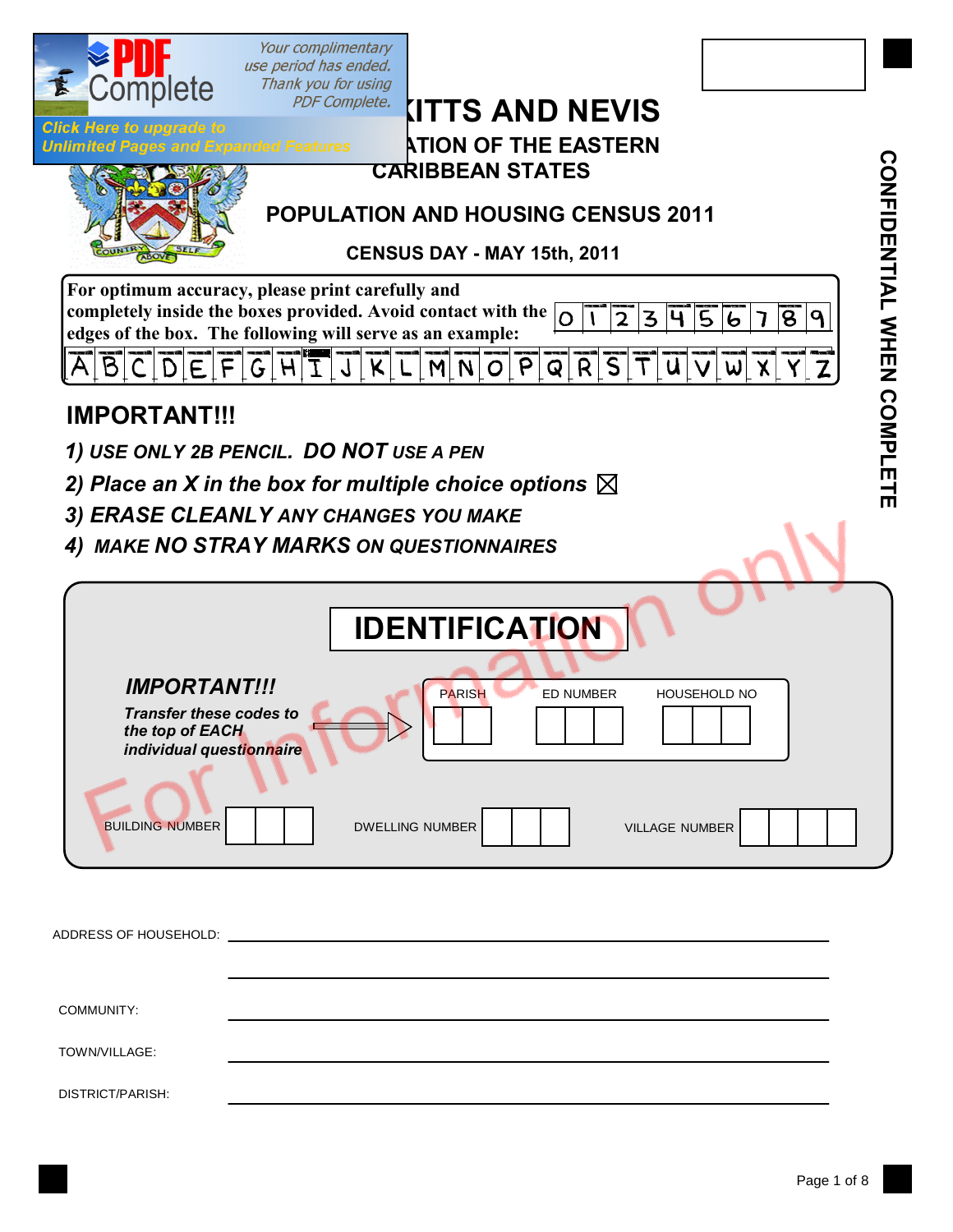

**Click Here to upgrade to** 

#### Your complimentary use period has ended. Thank you for using PDF Complete.

members. Here is my identification card. (Please show card)

| Fonike enikl<br><b>INTERVIEWER RECORD OF VISITS</b> |                         |  |  |                     |                   |                       |  |  |                                                                                                                               |  |  |  |  |                     |  |  |  |
|-----------------------------------------------------|-------------------------|--|--|---------------------|-------------------|-----------------------|--|--|-------------------------------------------------------------------------------------------------------------------------------|--|--|--|--|---------------------|--|--|--|
| <b>Visit Number</b>                                 | Date (DD/MM/YY)         |  |  | <b>Time Started</b> | <b>Time Ended</b> | Duration (in minutes) |  |  | *Results                                                                                                                      |  |  |  |  |                     |  |  |  |
| 1                                                   |                         |  |  |                     |                   |                       |  |  |                                                                                                                               |  |  |  |  |                     |  |  |  |
| $\mathbf{2}$                                        |                         |  |  |                     |                   |                       |  |  |                                                                                                                               |  |  |  |  |                     |  |  |  |
| 3                                                   |                         |  |  |                     |                   |                       |  |  |                                                                                                                               |  |  |  |  |                     |  |  |  |
| 4                                                   |                         |  |  |                     |                   |                       |  |  |                                                                                                                               |  |  |  |  |                     |  |  |  |
|                                                     |                         |  |  |                     |                   |                       |  |  | *RESULTS CODES: 1 = Completed 2 = Partially Completed 3 = Refused 4 = No Suitable respondent at home 5 = No Contact 6= Vacant |  |  |  |  |                     |  |  |  |
|                                                     |                         |  |  |                     |                   |                       |  |  | Statistical Department, Bladen Commercial Development, St. Kitts: Tel: 869-465-2521 and Charlestown, Nevis Tel: 869-469-5521  |  |  |  |  |                     |  |  |  |
| <b>Confidential</b>                                 |                         |  |  |                     |                   |                       |  |  |                                                                                                                               |  |  |  |  | <b>Confidential</b> |  |  |  |
|                                                     |                         |  |  |                     |                   |                       |  |  |                                                                                                                               |  |  |  |  |                     |  |  |  |
| <b>AREA SUPERVISOR</b>                              |                         |  |  |                     |                   |                       |  |  |                                                                                                                               |  |  |  |  |                     |  |  |  |
| <b>DATE</b><br><b>NAME</b>                          |                         |  |  |                     |                   |                       |  |  |                                                                                                                               |  |  |  |  |                     |  |  |  |
|                                                     | <b>FIELD SUPERVISOR</b> |  |  |                     |                   |                       |  |  |                                                                                                                               |  |  |  |  |                     |  |  |  |
| <b>NAME</b>                                         | <b>DATE</b>             |  |  |                     |                   |                       |  |  |                                                                                                                               |  |  |  |  |                     |  |  |  |
|                                                     |                         |  |  |                     |                   |                       |  |  | <b>INTERVIEWER</b>                                                                                                            |  |  |  |  |                     |  |  |  |
| <b>NAME</b>                                         | <b>DATE</b>             |  |  |                     |                   |                       |  |  |                                                                                                                               |  |  |  |  |                     |  |  |  |
| EDITOR/CODER                                        |                         |  |  |                     |                   |                       |  |  |                                                                                                                               |  |  |  |  |                     |  |  |  |
| <b>NAME</b><br><b>DATE</b>                          |                         |  |  |                     |                   |                       |  |  |                                                                                                                               |  |  |  |  |                     |  |  |  |
|                                                     |                         |  |  |                     |                   |                       |  |  |                                                                                                                               |  |  |  |  |                     |  |  |  |
| <b>NAME</b>                                         |                         |  |  |                     |                   |                       |  |  | EDITOR/CODER                                                                                                                  |  |  |  |  | DATE                |  |  |  |
|                                                     |                         |  |  |                     |                   |                       |  |  |                                                                                                                               |  |  |  |  |                     |  |  |  |
|                                                     |                         |  |  |                     |                   |                       |  |  |                                                                                                                               |  |  |  |  |                     |  |  |  |

Unlimited Pages and Expanded Features and I would like to get some information about this household and its

## *Confidential Confidential*

*Confidential*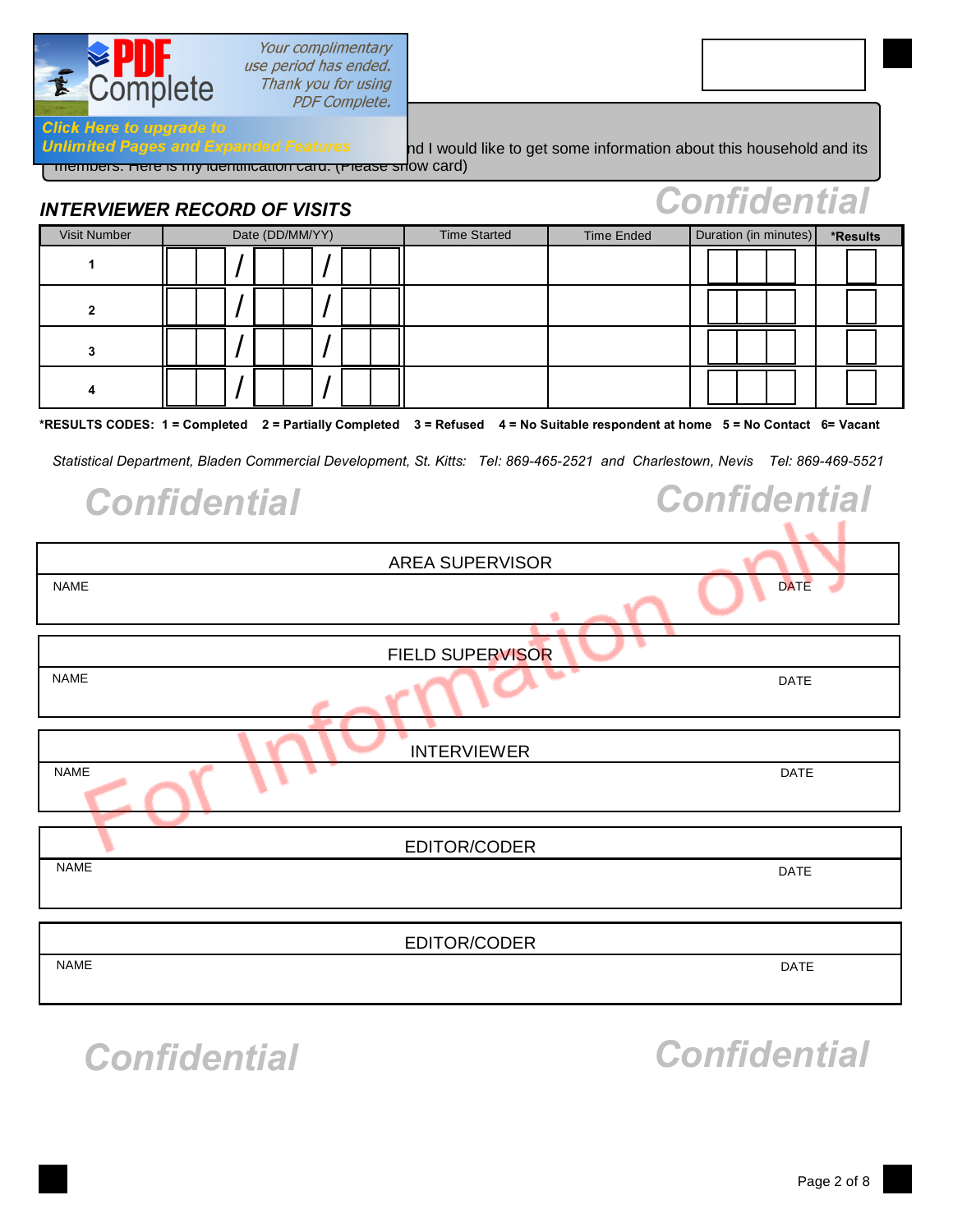

Your complimentary use period has ended. Thank you for using

*Remember to mark multiple choice boxes like this*

**Unlimited Pages and Expanded Features** 

| Please give me the names of all the persons who usually live and share one daily meal with your household |                |                   |            |                       |                         |  |  |  |  |
|-----------------------------------------------------------------------------------------------------------|----------------|-------------------|------------|-----------------------|-------------------------|--|--|--|--|
|                                                                                                           | <b>Surname</b> | <b>First Name</b> |            | Sex                   | <b>Under</b><br>5 Years |  |  |  |  |
| 01                                                                                                        |                |                   | $\Box$ 1 M | $\square$ 2 F         | $\Box$                  |  |  |  |  |
| 02                                                                                                        |                |                   | $\Box$ 1 M | $\square$ 2 F         | $\Box$                  |  |  |  |  |
| 03                                                                                                        |                |                   | $\Box$ 1 M | $\n  2 F$             | $\Box$                  |  |  |  |  |
| 04                                                                                                        |                |                   | $\Box$ 1 M | $\square$ 2 F         | $\Box$                  |  |  |  |  |
| 05                                                                                                        |                |                   | $\Box$ 1 M | $\square$ 2 F         | $\Box$                  |  |  |  |  |
| 06                                                                                                        |                |                   | $\Box$ 1 M | $\square$ 2 F         | $\Box$                  |  |  |  |  |
| 07                                                                                                        |                |                   | $\Box$ 1 M | $\square$ 2 F         | $\Box$                  |  |  |  |  |
| 08                                                                                                        |                |                   | $\Box$ 1 M | $\square$ 2 F         | $\Box$                  |  |  |  |  |
| 09                                                                                                        |                |                   | $\Box$ 1 M | $\square$ 2 F         | $\Box$                  |  |  |  |  |
| 10                                                                                                        |                | ٠                 | $\Box$ 1 M | $\n  2 F$             | $\Box$                  |  |  |  |  |
| 11                                                                                                        |                |                   | $\Box$ 1 M | $\square$ 2 F         | $\Box$                  |  |  |  |  |
| 12                                                                                                        |                |                   | $\Box$ 1 M | $\square$ 2 F         | $\Box$                  |  |  |  |  |
| 13                                                                                                        | التورد         |                   | $\Box$ 1 M | $\square$ 2 F         | $\Box$                  |  |  |  |  |
| 14                                                                                                        |                |                   | $\Box$ 1 M | $\square$ 2 F         | $\Box$                  |  |  |  |  |
| 15                                                                                                        |                |                   | $\Box$ 1 M | $\square$ 2 F         | $\Box$                  |  |  |  |  |
| 16                                                                                                        |                |                   |            | $\Box$ 1 M $\Box$ 2 F | $\Box$                  |  |  |  |  |
| 17                                                                                                        |                |                   |            | $\Box$ 1 M $\Box$ 2 F | $\Box$                  |  |  |  |  |
| 18                                                                                                        |                |                   | $\Box$ 1 M | $\square$ 2 F         | $\Box$                  |  |  |  |  |
| 19                                                                                                        |                |                   |            | $\Box$ 1 M $\Box$ 2 F | $\Box$                  |  |  |  |  |
| 20                                                                                                        |                |                   |            | $\Box$ 1 M $\Box$ 2 F | $\Box$                  |  |  |  |  |
| 21                                                                                                        |                |                   |            | $\Box$ 1 M $\Box$ 2 F | $\Box$                  |  |  |  |  |

Page 3 of 8

*Place X in box if person is under 5*

Place X in box if person is under 5

*Place X in box if person is under 5*

Place X in box if person is under 5

*Confidential*

*Remember to mark multiple choice boxes like this*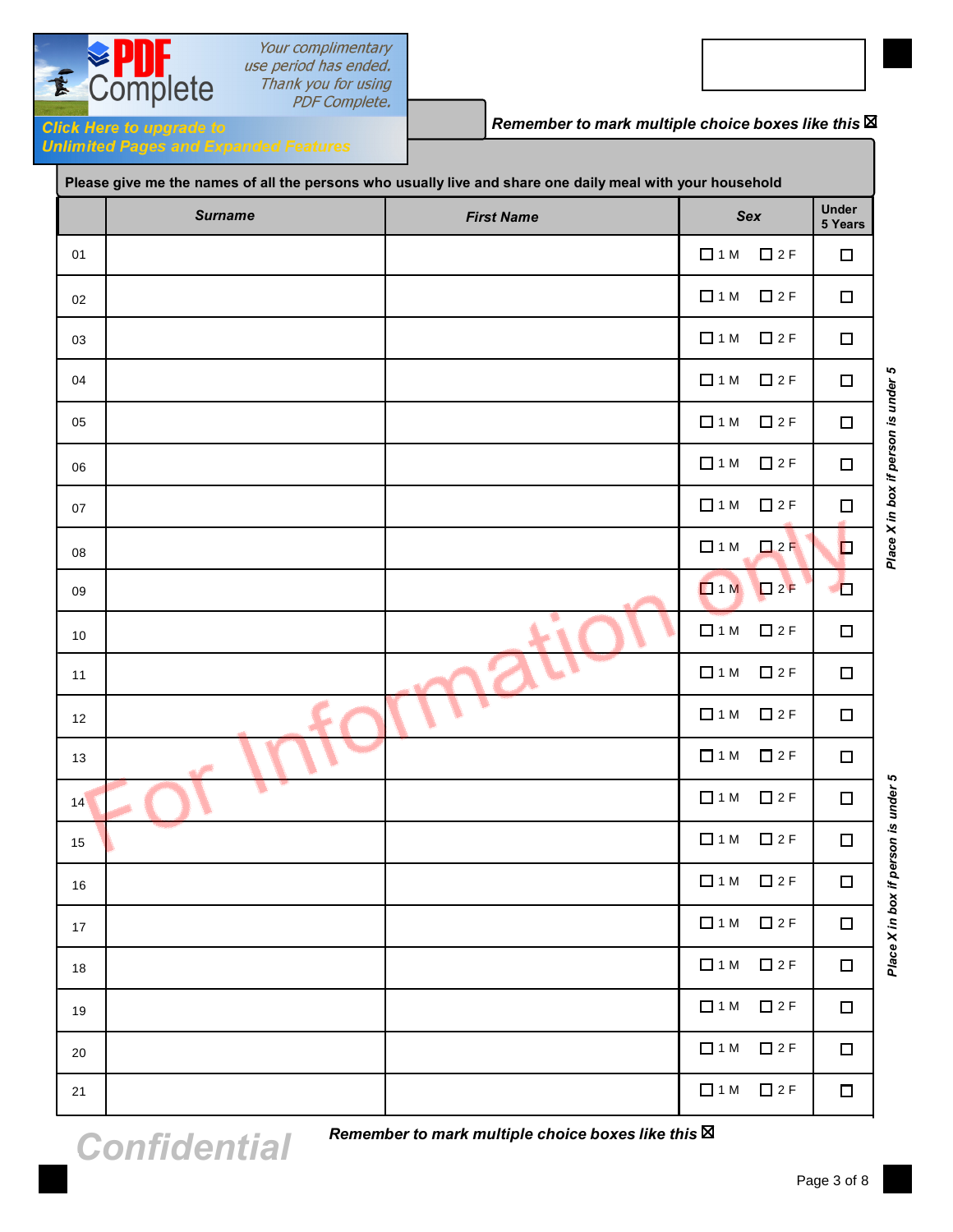

Your complimentary<br>use period has ended.<br>Thank you for using<br>PDF Complete.

**COMMENTS**

**Click Here to upgrade to<br>Unlimited Pages and Exp** 

| ited Pages and Expanded Features |  |
|----------------------------------|--|
|                                  |  |
|                                  |  |
|                                  |  |
|                                  |  |
|                                  |  |
|                                  |  |
|                                  |  |
|                                  |  |
|                                  |  |
|                                  |  |
|                                  |  |
|                                  |  |
|                                  |  |
|                                  |  |
|                                  |  |
|                                  |  |
|                                  |  |
|                                  |  |
|                                  |  |
|                                  |  |
|                                  |  |
|                                  |  |
|                                  |  |
|                                  |  |
|                                  |  |
|                                  |  |
|                                  |  |
|                                  |  |
|                                  |  |
|                                  |  |
|                                  |  |
|                                  |  |
|                                  |  |
|                                  |  |
|                                  |  |
|                                  |  |
|                                  |  |
|                                  |  |
|                                  |  |
|                                  |  |
|                                  |  |
|                                  |  |
|                                  |  |
|                                  |  |
|                                  |  |
|                                  |  |
|                                  |  |
|                                  |  |
|                                  |  |
|                                  |  |
|                                  |  |
|                                  |  |
|                                  |  |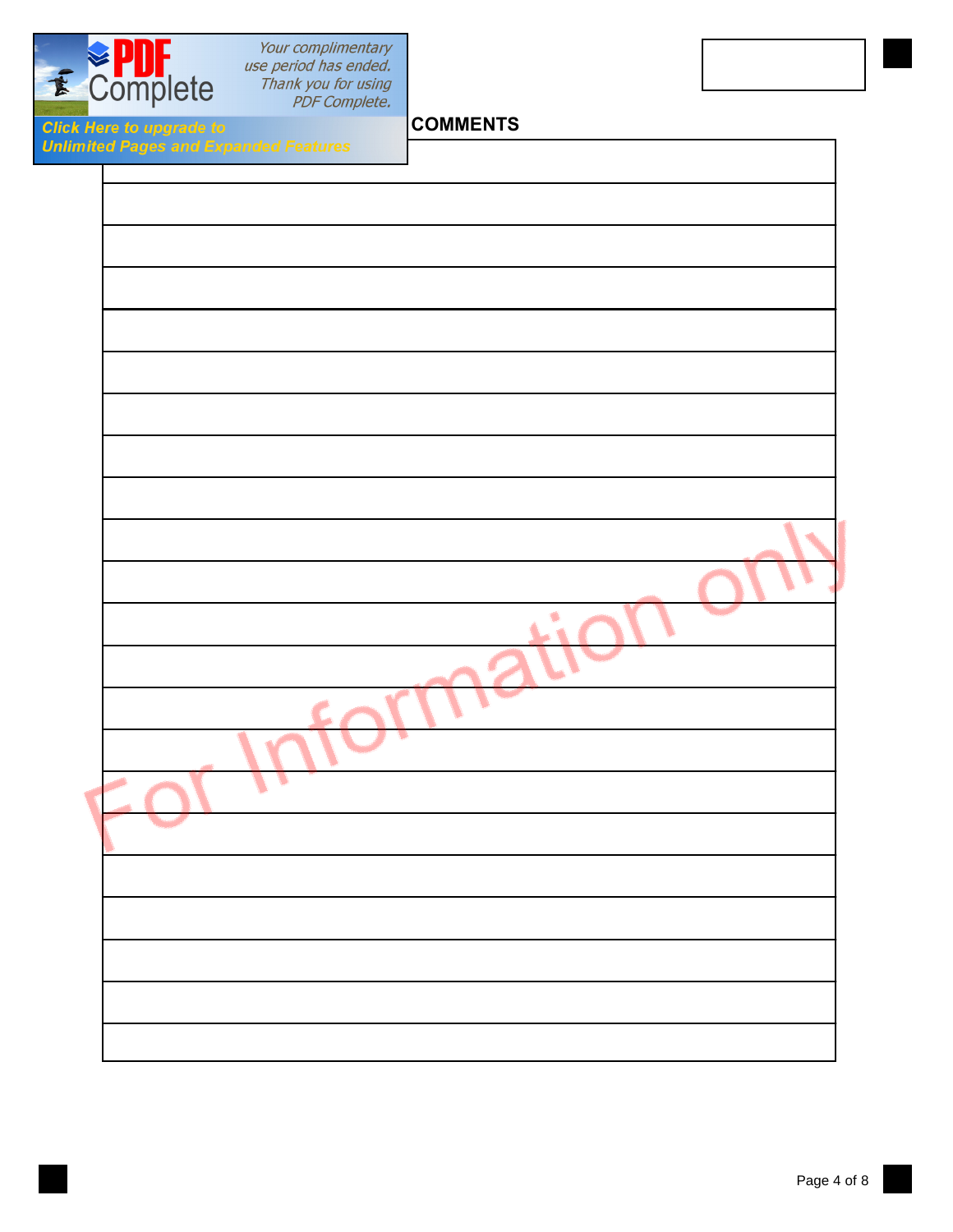

Your complimentary use period has ended. Thank you for using **PDF Complete.** 

### **Click Here to upgrade to<br>Unlimited Pages and Expanded Features**

#### **2. (a) Did any member of this household move to live abroad during the last ten years (2001 - 2011)?**

- □ 1 Yes (continue)
- $\Box$  2 No (go to section 2)

#### **(b) How many persons moved?**

#### *Remember to mark multiple choice boxes like this*

| (3)             | (4)                                                                                        | (5)                                                                                                                                                                 | (6)                     | (7)                                                                | (8)                                                                                                                                                                            | (9)                                                                      | (10)                                                                                                                                                 |  |
|-----------------|--------------------------------------------------------------------------------------------|---------------------------------------------------------------------------------------------------------------------------------------------------------------------|-------------------------|--------------------------------------------------------------------|--------------------------------------------------------------------------------------------------------------------------------------------------------------------------------|--------------------------------------------------------------------------|------------------------------------------------------------------------------------------------------------------------------------------------------|--|
| Person Number   | <b>Year moved</b><br>2001 - 2010<br>Write year<br>properly inside<br>the boxes<br>provided | <b>Highest</b><br>education<br>attained when<br>moved<br>1 None<br>2 Primary<br>3 Secondary<br>4 Tertiary<br>(non-university<br>College)<br>5 University<br>6 Other |                         | Age when<br>moved<br>0 if less<br>than 1.<br>98 for 99<br>and over | <b>Occupation</b><br>when moved<br>Describe as clearly as<br>possible the person(s)<br>occupation when he/she<br>moved.<br><b>Boxes in this column</b><br>are for official use | <b>Name of Country</b><br>of Migration<br>Write in the space<br>Provided | Main reason<br>for Migration<br>1 Higher income<br>2 Employment<br>3 Study<br>4 Medical<br>5 Marriage<br>6 Family reasons<br>7 Crime rate<br>8 Other |  |
| $\overline{01}$ |                                                                                            | $\Box$ 1<br>$\Box$ 4<br>$\square$ 2<br>$\Box$ 5<br>$\Box$ 6<br>$\square$ 3                                                                                          | $\Box$ 1<br>$\square$ 2 |                                                                    |                                                                                                                                                                                | Name of Country                                                          | $\blacksquare$ 1<br>$\Box$ 4<br>$\square$ 7<br>$\Box$ 2<br>$\Box$ 5<br>$\Box$ 8<br>$\Box$ 6<br>$\Box$ 3                                              |  |
| 02              |                                                                                            | $\Box$ 4<br>$\Box$ 1<br>$\square$ 2<br>$\Box$ 5<br>$\square$ 3<br>$\Box$ 6                                                                                          | $\Box$ 1<br>$\Box$ 2    |                                                                    |                                                                                                                                                                                | <b>Name of Country</b>                                                   | $\Box$ 4<br>□ 7<br>$\Box$ 1<br>$\square$ 2<br>$\Box$ 5<br>$\Box$ 8<br>$\Box$ 6<br>$\Box$ 3                                                           |  |
| 03              |                                                                                            | $\Box$ 1<br>$\Box$ 4<br>$\square$ 2<br>$\Box$ 5<br>$\Box$ 6<br>$\square$ 3                                                                                          | $\Box$ 1<br>$\Box$ 2    |                                                                    |                                                                                                                                                                                | <b>Name of Country</b>                                                   | $\Box$ 4 $\Box$ 7<br>$\Box$ 1<br>$\Box$ 5<br>$\Box$ 2<br>$\Box$ 8<br>$\Box$ 6<br>$\Box$ 3                                                            |  |
| 04              |                                                                                            | $\Box$ 1<br>$\Box$ 4<br>$\square$ 2<br>$\Box$ 5<br>$\square$ 3<br>$\Box$ 6                                                                                          | $\Box$ 1<br>$\square$ 2 |                                                                    |                                                                                                                                                                                | <b>Name of Country</b>                                                   | $\Box$ 4<br>$\square$ 7<br>$\Box$ 1<br>$\square$ 2<br>$\square$ 5<br>$\Box$ 8<br>$\Box$ 6<br>$\Box$ 3                                                |  |
| 05              |                                                                                            | $\Box$ 1<br>$\Box$ 4<br>$\square$ 2<br>$\Box$ 5<br>$\square$ 3<br>$\Box$ 6                                                                                          | $\Box$ 1<br>$\square$ 2 |                                                                    |                                                                                                                                                                                | <b>Name of Country</b>                                                   | $\Box$ 1<br>$\Box$ 4<br>$\Box$ 7<br>$\Box$ 2<br>$\Box$ 5<br>$\Box$ 8<br>$\square$ 3 $\square$ 6                                                      |  |
| 06              |                                                                                            | $\Box$ 4<br>$\Box$ 1<br>$\square$ 2<br>$\Box$ 5<br>$\square$ 3<br>$\Box$ 6                                                                                          | $\Box$ 1<br>$\square$ 2 |                                                                    |                                                                                                                                                                                | <b>Name of Country</b>                                                   | $\square$ 1 $\square$ 4 $\square$ 7<br>$\square$ 2 $\square$ 5 $\square$ 8<br>$\square$ 3 $\square$ 6                                                |  |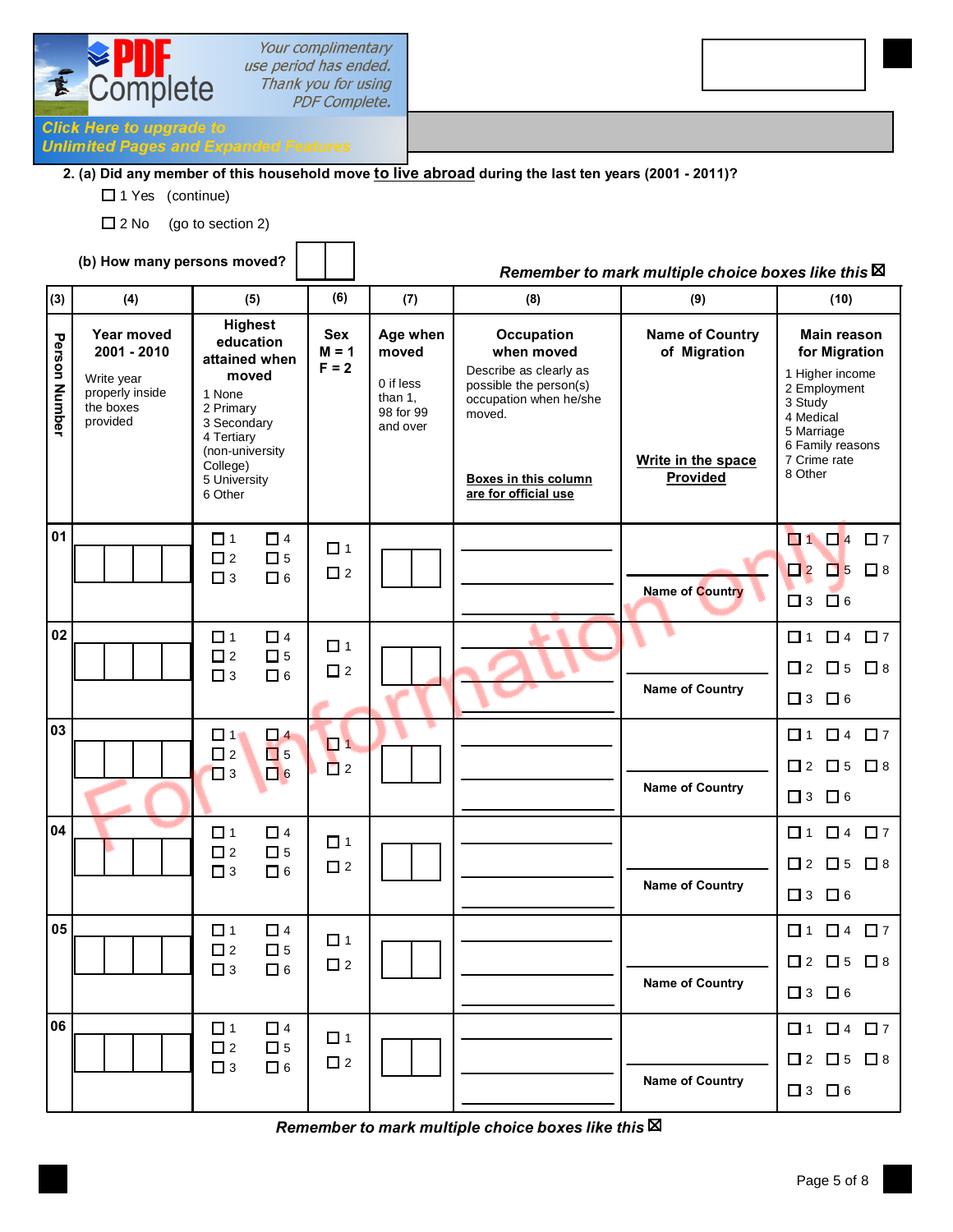

# *Your complimentary*<br>*use period has ended.*<br>Thank you for using **hark multiple choice boxes like this**

| $      -$<br><i>PDF Complete.</i><br>Here to upgrade to                                                         | like to ask a few questions about the dwelling<br>the facilities that you have.                           |  |  |  |  |
|-----------------------------------------------------------------------------------------------------------------|-----------------------------------------------------------------------------------------------------------|--|--|--|--|
| nited Pages and Expanded Features<br><b>SEUTIUN Z - HUUSINU</b>                                                 |                                                                                                           |  |  |  |  |
| <b>INTERVIEWER: Ask this question only if the answer is</b><br>not obvious. Else, put X in the appropriate box. | 18. How much Mortgage are you now paying per month?<br>To nearest dollar                                  |  |  |  |  |
| 11. What type of dwelling does this household occupy?<br>$\Box$ 1. Undivided private house                      | \$<br>$\Box$ 2 Don't know<br>$\Box$ 3 Not paying                                                          |  |  |  |  |
| $\square$ 2. Part of a private house/attached<br>$\square$ 3. Flat, apartment, condominium                      | 19. What about the land - Is it freehold, leased, or some<br>other type of occupancy?                     |  |  |  |  |
| $\Box$ 4. Townhouse                                                                                             | □ 1. Owned/freehold<br>$\Box$ 6. Squatted                                                                 |  |  |  |  |
| $\Box$ 5. Double house/duplex                                                                                   | $\square$ 2. Lease-hold<br>$\Box$ 7. Share cropping                                                       |  |  |  |  |
| $\Box$ 6. Combined business and dwelling                                                                        | $\Box$ 3. Rented<br>□ 8. Other (specify)                                                                  |  |  |  |  |
| $\Box$ 7. Barracks                                                                                              | $\Box$ 9. Don't know<br>$\Box$ 4. Rent-free                                                               |  |  |  |  |
| □ 8. Other (Specify)                                                                                            | $\Box$ 5. Permission to work land                                                                         |  |  |  |  |
| 12. Is this dwelling insured?                                                                                   | 20. What is the MAIN material of the outer walls?                                                         |  |  |  |  |
| $\Box$ 1. Yes                                                                                                   | $\Box$ 1. Wood<br>$\Box$ 7. Stone                                                                         |  |  |  |  |
| $\square$ 2. No                                                                                                 | $\Box$ 2. Wood & Brick<br>$\Box$ 8. Bricks                                                                |  |  |  |  |
| $\Box$ 3. Don't know                                                                                            | □ 3. Wood & Concrete □ 9. Plywood                                                                         |  |  |  |  |
| 13. Are the contents of this dwelling insured?                                                                  | □ 4. Wood & Galvanise □ 10. Plywood & Concrete                                                            |  |  |  |  |
| $\Box$ 1. Yes, all                                                                                              | $\Box$ 5. Concrete<br>11. Makeshift (specify)                                                             |  |  |  |  |
| $\square$ 2. No                                                                                                 | □ 6. Concrete & Blocks □ 12. Other (specify)                                                              |  |  |  |  |
| $\square$ 3. Partially<br>$\Box$ 4. Don't know                                                                  | 21. What is the MAIN material used for roofing?                                                           |  |  |  |  |
| 14. Is this dwelling unit owned, rented, or leased by<br>any member of the household?                           | $\Box$ 1. Sheet metal (zinc, aluminum, galvanise, galvalume)<br>2. Shingle (asphalt)<br>3. Shingle (wood) |  |  |  |  |
| $\Box$ 1. Owned with mortgage<br>(Go to Q. 18)                                                                  | $\Box$ 4. Concrete                                                                                        |  |  |  |  |
| □ 2. Owned without mortgage (Go to Q. 19)                                                                       | $\square$ 5. Tile                                                                                         |  |  |  |  |
| $\Pi$ 3. Rented                                                                                                 | $\Box$ 6. Thatch/makeshift                                                                                |  |  |  |  |
| $\Box$ 4. Rent free<br>(Go to Q. 16)                                                                            | □ 7. Other (specify)                                                                                      |  |  |  |  |
| $\square$ 5. Leased                                                                                             | 22. In which year/period was this building built?                                                         |  |  |  |  |
| 6. Squatted<br>(Go to Q. 19)                                                                                    | $\Box$ 1. Before 1980                                                                                     |  |  |  |  |
| 7. Other (specify) (Go to Q. 19)                                                                                | $\Box$ 6. 2008                                                                                            |  |  |  |  |
| 15. What is the rental/leased period for this dwelling?                                                         | $\square$ 2.1980 - 1989<br>$\Box$ 7.2009                                                                  |  |  |  |  |
| $\Box$ 1. Weekly<br>$\square$ 5. Half Yearly                                                                    | $\Box$ 3.1990 - 1999<br>$\Box$ 8. 2010                                                                    |  |  |  |  |
| $\Box$ 2. Fortnightly<br>$\Box$ 6. Annually                                                                     | $\Box$ 4. 2000 - 2006<br>$\Box$ 9. 2011                                                                   |  |  |  |  |
| $\square$ 3. Monthly<br>$\Box$ 7. Not Applicable<br>$\Box$ 4. Quarterly                                         | $\Box$ 5.2007<br>$\Box$ 10. Don't know                                                                    |  |  |  |  |
|                                                                                                                 | 23. What is your MAIN source of water supply?                                                             |  |  |  |  |
| 16. Is this dwelling rented/leased as fully furnished,<br>semi-furnished or unfurnished?                        | $\Box$ 1. Public piped into dwelling                                                                      |  |  |  |  |
| $\Box$ 1. Fully Furnished                                                                                       | $\Box$ 2. Public piped into yard                                                                          |  |  |  |  |
| $\Box$ 2. Semi-furnished                                                                                        | $\Box$ 3. Public standpipe                                                                                |  |  |  |  |
| $\square$ 3. Unfurnished                                                                                        | $\Box$ 4. Public well or tank                                                                             |  |  |  |  |
| 17. How much rent are you now paying per month?                                                                 |                                                                                                           |  |  |  |  |
| To nearest dollar                                                                                               | $\Box$ 5. Private catchment, not piped                                                                    |  |  |  |  |
| \$<br>$\Box$ 2 Don't know                                                                                       | □ 6. Private catchment, piped into dwelling                                                               |  |  |  |  |
| $\Box$ 3 Not paying<br>(Go to Q. 19)                                                                            | 7. Other (specify)                                                                                        |  |  |  |  |

*Remember to mark multiple choice boxes like this*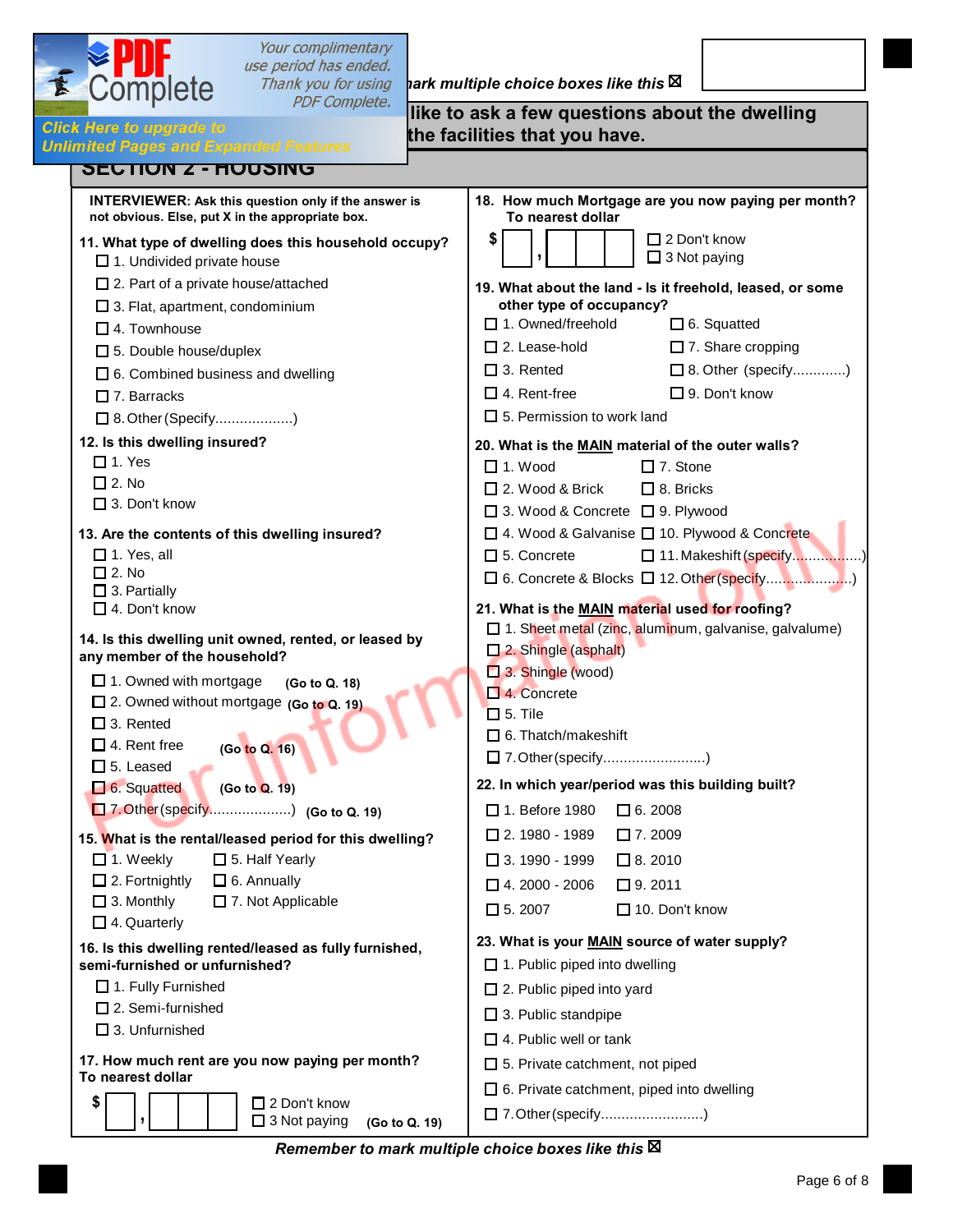| <b>EPUT</b><br>Complete                      | Your complimentary<br>use period has ended.<br>Thank you for using<br><b>PDF Complete.</b>                                                                                                               |      | rk multiple choice boxes like this $\boxtimes$                                                        |                              |
|----------------------------------------------|----------------------------------------------------------------------------------------------------------------------------------------------------------------------------------------------------------|------|-------------------------------------------------------------------------------------------------------|------------------------------|
| <b>Click Here to upgrade to</b>              |                                                                                                                                                                                                          | $-2$ | 30. What is your MAIN method of garbage disposal?                                                     |                              |
| <b>Unlimited Pages and Expanded Features</b> |                                                                                                                                                                                                          |      | $\Box$ 1. Dumping (land)                                                                              |                              |
| Z. Private cateriment, not piped             |                                                                                                                                                                                                          |      | $\Box$ 2. Compost                                                                                     |                              |
|                                              | $\Box$ 3. Private catchment, piped into dwelling                                                                                                                                                         |      | $\Box$ 3. Burning                                                                                     |                              |
| $\Box$ 4. Public piped into yard             |                                                                                                                                                                                                          |      | □ 4. Dumping/throwing into river/sea/pond                                                             |                              |
| $\Box$ 5. Public standpipe                   |                                                                                                                                                                                                          |      | $\square$ 5. Burying                                                                                  |                              |
| $\Box$ 6. Public piped into dwelling         |                                                                                                                                                                                                          |      | □ 6. Garbage truck/skip/bin - Public                                                                  |                              |
|                                              | 7.Other(specify)                                                                                                                                                                                         |      | 7. Garbage truck - Private                                                                            |                              |
|                                              | 25. What type of toilet facility does this household have?                                                                                                                                               |      | □ 8.Other(specify)                                                                                    |                              |
| $\Box$ 1. W.C. (flush toilet) Link to sewer  |                                                                                                                                                                                                          |      | 31. How many desktop computers does this household<br>have in use?                                    |                              |
|                                              | □ 2. W.C. (flush toilet) Linked to septic tank/soak away                                                                                                                                                 |      |                                                                                                       |                              |
| $\square$ 3. Pit latrine                     |                                                                                                                                                                                                          |      |                                                                                                       |                              |
| □ 4. Other (specify)                         |                                                                                                                                                                                                          |      | 32. How many laptop computers does this household                                                     |                              |
| $\square$ 5. None                            |                                                                                                                                                                                                          |      | have in use?                                                                                          |                              |
| household?                                   | 26. What is the MAIN source of lighting for this                                                                                                                                                         |      |                                                                                                       |                              |
| $\Box$ 1. Electricity - Public               |                                                                                                                                                                                                          |      | 33. What type of internet connection does this                                                        |                              |
| $\square$ 2. Electricity - Private generator |                                                                                                                                                                                                          |      | household use? (SELECT ALL THAT APPLY)                                                                |                              |
| $\Box$ 3. Gas lantern                        |                                                                                                                                                                                                          |      | $\Box$ 1. DSL/ASL<br>$\square$ 2. Dial up                                                             |                              |
| $\Box$ 4. Kerosene                           |                                                                                                                                                                                                          |      | $\square$ 3. Cable                                                                                    |                              |
| $\square$ 5. Solar                           |                                                                                                                                                                                                          |      | $\square$ 4. Wireless                                                                                 |                              |
| $\Box$ 6. None                               |                                                                                                                                                                                                          |      | □ 5. Cellular wireless/mobile band                                                                    |                              |
| □ 7. Other (specify)                         |                                                                                                                                                                                                          |      | $\Box$ 6. No internet connection                                                                      |                              |
| cooking?                                     | 27. What type of fuel does this household use MOST for                                                                                                                                                   |      | 34. Which of the following does your household have in<br>use?                                        | <b>SELECT ALL THAT APPLY</b> |
| $\Box$ 1. Biogas                             |                                                                                                                                                                                                          |      | □ 1 Solar water heater                                                                                | $\Box$ 11 Cellular phone     |
| $\Box$ 2. Electricity                        |                                                                                                                                                                                                          |      | $\Box$ 2 Electrical water heater                                                                      | $\Box$ 12 Washing machine    |
| $\Box$ 3. Kerosene<br>4. LPG (cooking gas)   |                                                                                                                                                                                                          |      | $\square$ 3 Television                                                                                | $\Box$ 13 Water pump         |
| 5. Solar energy                              |                                                                                                                                                                                                          |      | $\Box$ 4 VCR                                                                                          | $\Box$ 14 Air conditioner    |
| D 6. Wood/charcoal                           |                                                                                                                                                                                                          |      | $\square$ 5 Radio/stereo                                                                              | $\Box$ 15 Generator          |
| $\Box$ 7. None                               |                                                                                                                                                                                                          |      | $\Box$ 6 Refrigerator                                                                                 | $\Box$ 16 Dishwasher         |
| □ 8. Other (specify)                         |                                                                                                                                                                                                          |      | $\Box$ 7 Freezer                                                                                      | 17 DVD/MP3 player            |
|                                              | 28. How many rooms does this household occupy: (do                                                                                                                                                       |      |                                                                                                       |                              |
|                                              | not include bathrooms and porches)                                                                                                                                                                       |      | $\Box$ 8 Microwave                                                                                    | $\Box$ 18 Clothes Dryer      |
|                                              |                                                                                                                                                                                                          |      | $\square$ 9 Stove                                                                                     | $\Box$ 19 Water tank         |
|                                              |                                                                                                                                                                                                          |      | $\Box$ 10 Landline phone                                                                              | $\Box$ 20 Satellite dish     |
|                                              | 29. How many bedrooms are there in this dwelling unit?<br>(Bedrooms are rooms mainly used for sleeping and<br>excludes temporary sleeping quarters. Count all<br>bedrooms including spares not occupied) |      | 35. How many vehicles are kept at home for private<br>use by this household? (Excluding motor cycles) |                              |
|                                              |                                                                                                                                                                                                          |      |                                                                                                       |                              |

*Remember to mark multiple choice boxes like this*